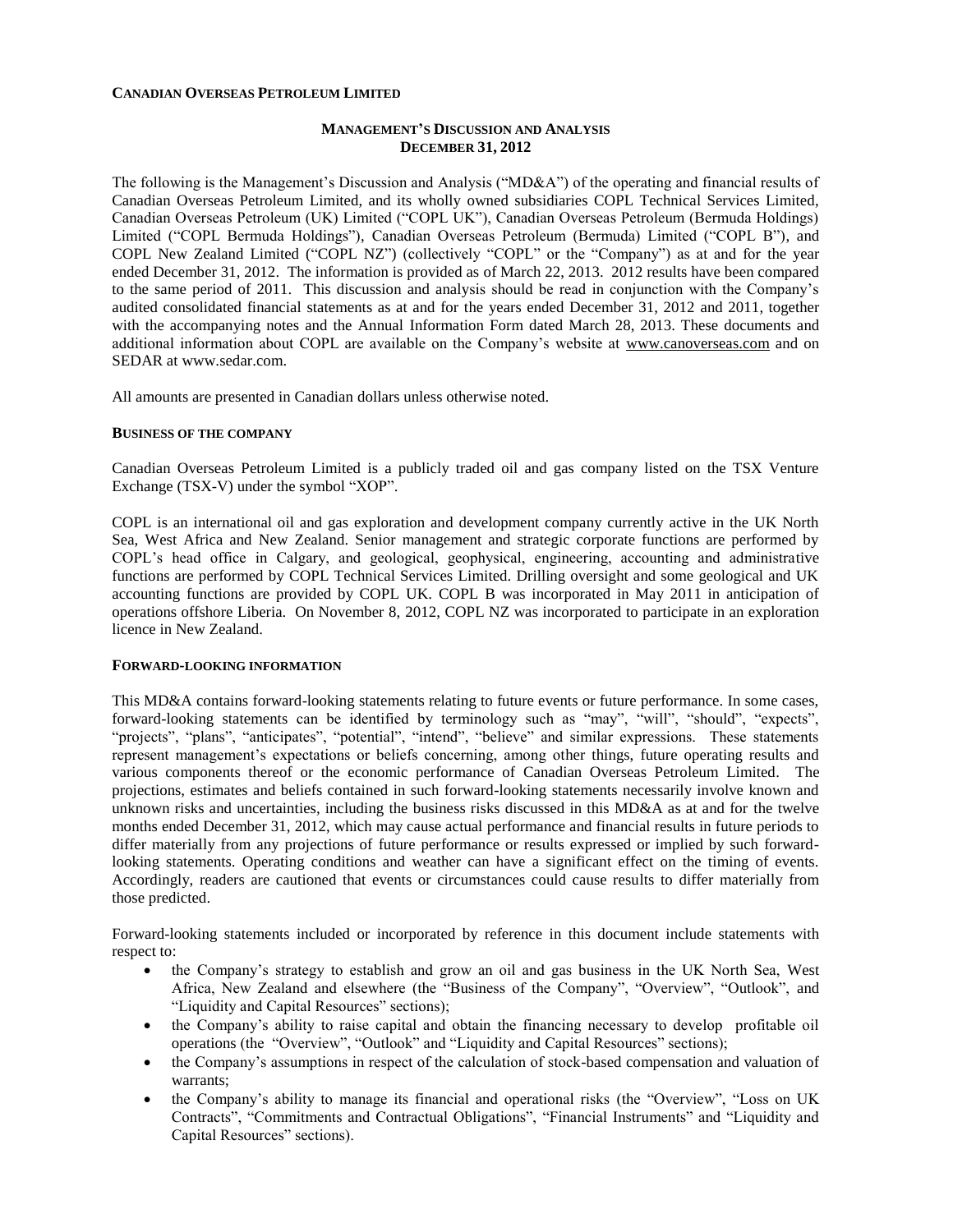#### **FORWARD-LOOKING INFORMATION (CONTINUED)**

The Company's actual results may differ materially from those anticipated in these forward-looking statements as a result of the following risk factors:

- the failure by any party for any reason to complete obligations in any material contract, which could result in COPL not acquiring interest in properties for the consideration agreed;
- the uncertainty of realizing anticipated benefits from existing transactions, including uncertainty regarding reserve estimates;
- uncertainties regarding an outcome of a dispute with UK partner;
- industry conditions: in particular, volatility in oil prices, the availability of drilling and production equipment, and changes in capital and operating costs;
- risks inherent to onshore and offshore operations and developments, including but not limited to drilling hazards, environmental damage, health and safety, unexpected geological and technical problems, extreme weather conditions, insufficient storage and transportation capacity;
- competition for drilling rigs, onshore and offshore equipment, professional services and skilled personnel;
- fluctuations in foreign exchange and interest rates;
- volatility and competition in the capital and debt markets, which causes uncertainty that adequate financing will be available to the Company on acceptable terms;
- governmental regulations in respect of the oil and gas industry, including environmental regulations, corporate income tax regime, consents and approvals necessary for onshore and offshore operations, and decommissioning liabilities;
- risks associated with being a non-operator, including dependence on the operator's skills to keep costs and timetables within budget and dependence on the operator's industry preferences, choices and priorities (which may not be in line with the Company's);
- general economic conditions in areas of operation and globally.

For the purpose of forward-looking statements included or incorporated by reference in this MD&A, the Company has made assumptions regarding:

- general economic conditions and financial markets, including costs of raising capital and cost of debt;
- the availability of financing on acceptable terms;
- the availability of interests in oil and natural gas properties;
- the energy market and future oil prices;
- the availability of drilling, development and production equipment and respective professional services and skilled personnel;
- current technology and future costs of equipment and operation for offshore oil production;
- governmental consents and environmental and tax laws;
- future exchange rates and interest rates;
- cooperation with partners and field operators.

The above summary of major risks and assumptions, related to forward-looking statements included or incorporated by reference in this MD&A has been provided for readers to gain a more complete perspective on COPL's future operations. However, readers should be cautioned that the above list of factors is not exhaustive and that this information may not be appropriate for other purposes. Forward-looking statements included or incorporated by reference in this MD&A are valid only as at the date of this MD&A, and the Company does not intend to update or revise these forward-looking statements except as required by applicable securities laws. The forward-looking statements contained in this MD&A are expressly qualified by this cautionary statement.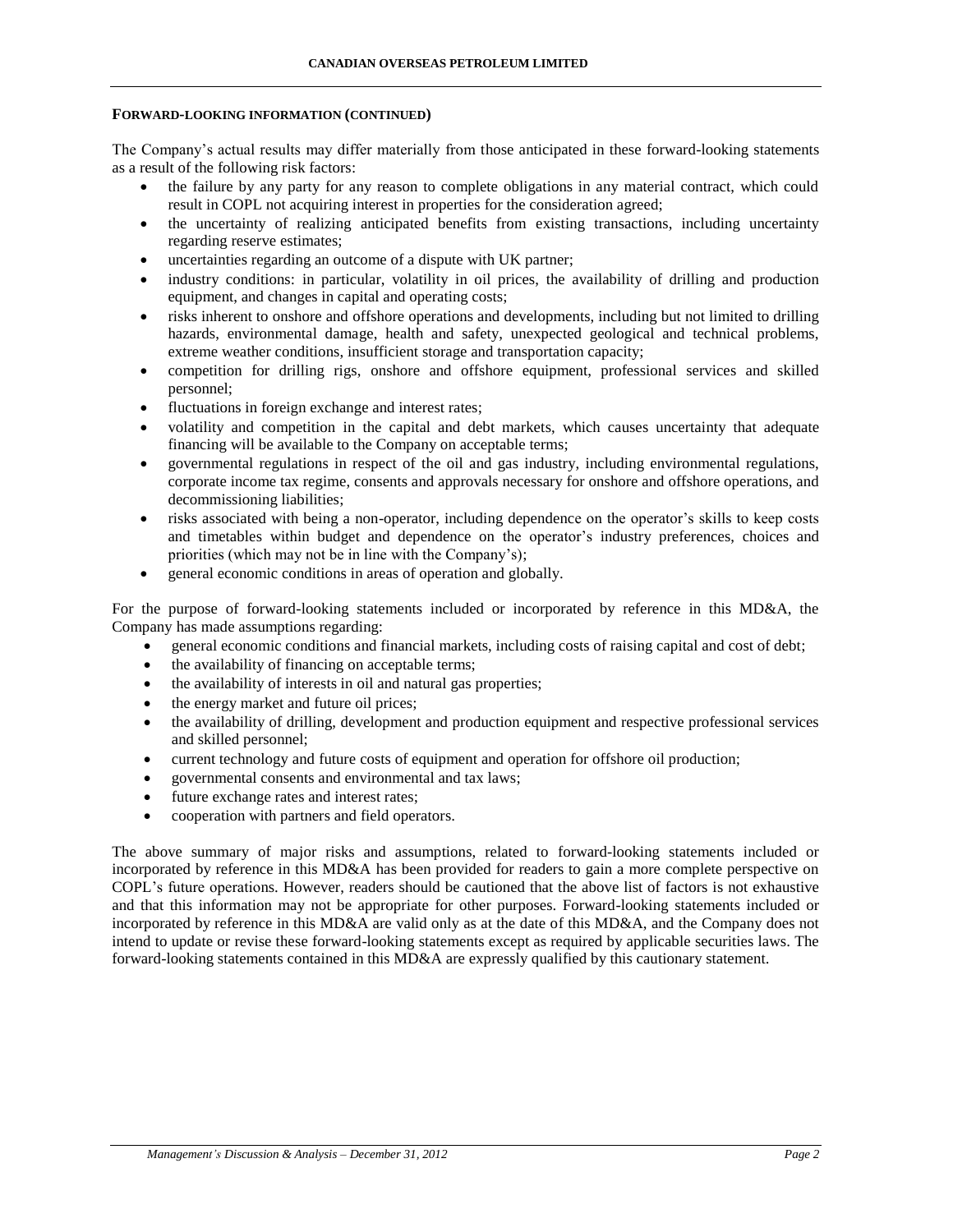### **OVERVIEW \***

In 2012, the Company continued its offshore exploration in the UK North Sea, worked on finalization of transactions related to offshore interest in Liberia, acquired a 50% interest in a large exploration property in New Zealand and evaluated other oil exploration prospects.

## *Bluebell Prospect - UK*

Further to an earn-in agreement signed in December 2010, the Bluebell well, operated by Premier Oil plc, was drilled in February 2012 and it was plugged and abandoned in March 2012 as it did not encounter any commercial volumes of hydrocarbons. Accordingly, in 2012, approximately \$8.5 million (2011 - \$1.7 million) was recognized as an exploration cost related to the Bluebell well.

#### *Fulla/Freya Prospect - UK*

In July and August 2011, Faroe Petroleum (UK) Ltd ("Faroe") and COPL UK were co-venturers in the exploration well drilled at the Fulla offshore prospect in Block 206/5a, West of the Shetland Islands, in the UK (which includes Fulla and Freya). The well encountered a gross oil column of 133 ft. in the Cretaceous-aged Whiting Sands, of which there was a total of 45 ft. net oil pay. Average porosity was estimated at 21% and the oil sampled was measured at 19º API. Although there was a 600 ft. interval with high mud gas readings present, the primary Clair target did not contain significant moveable hydrocarbons and the resulting estimated STOIIP for the Fulla prospect dropped to 25 MMbbl from a pre-drill estimated volume of 119 MMbbl. The oil from the Whiting sand was found to be movable, however there is uncertainty around the commerciality of possible flow rates from this sand that could be expected in a horizontal well when compared to wells in the nearby Clair field.

The reserve volumes on Freya were not impacted by the Fulla results, but the uncertainty has widened. Without the significant investment of a horizontal well into Freya, there is still a question over the flow rates that could be achieved through fractures on a horizontal well. Post-well analysis has determined that there remains sufficient risk in the project such that a further appraisal well is not viable given the likely economics and remaining uncertainties.

In October 2012, the operator informed the Company that they intended to relinquish the licence for Fulla/Freya on the basis that a development of the existing discoveries is not commercially viable and that there is insufficient prospectivity to conduct further exploration/appraisal work. Accordingly, in 2012, the Company has written off the exploration and evaluation assets of approximately \$21.0 million related to the Fulla project as non-commercial and abandoned.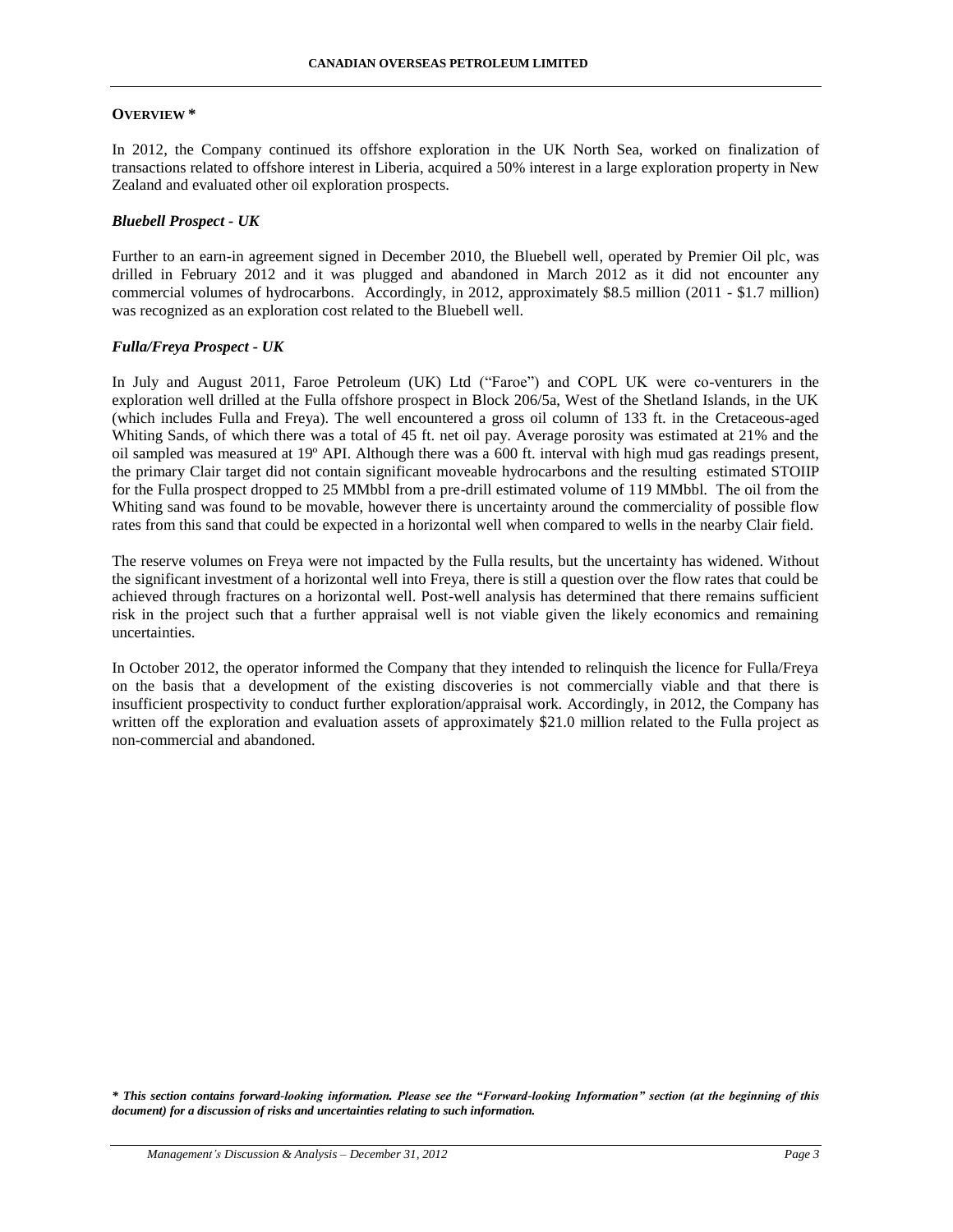## **OVERVIEW \* (CONTINUED)**

## *Terminated Projects and Dispute with BG - UK*

The Company (via its subsidiary COPL UK) had a Sale and Purchase Agreement ("SPA") with BG International Limited ("BG") in respect of Block 23/21 Rest of Block Shallow (that included the Lower Toad, Newt and West Columbus exploration prospects) and Block 22/15 (that included the Esperanza prospect and Banks discovery).

In November 2011, an oil discovery was made at Esperanza. The 22/15-4 well, operated by BG, was drilled by the Ocean Nomad semi-submersible drilling rig to a total depth of 9,427 feet. A reservoir section was encountered in the Paleocene Forties sand at a depth of 8,677 feet, and a minimum total of 52 feet of net pay from a minimum gross section of 73 feet was penetrated by this well. Data obtained from well logs, coring and wireline pressure measurements indicated that the reservoir fluid is light gravity oil. Oil samples were also successfully extracted from the wireline downhole sampler. BG and the Company decided to proceed with drillstem testing which was completed on December 21, 2011. During a main flow test, the well flowed 39º API oil at an average rate of 1,784 bbls/d through a restricted 36/64 inch choke, with an average gas to oil ratio of 150 scf/bbl and an average flowing tubing pressure of 377 psi. Because of poor weather conditions, the well test was curtailed before a maximum flow rate could be achieved, however all necessary technical information was successfully obtained during the testing operations. There was no water or sand produced during the test. The Company's analysis of wireline logs and fluid samples concluded that in addition to the 52 feet of net pay situated within the uppermost Forties sandstone, there is an additional 30 feet of potential pay extension. A wireline fluid sample yielded free oil, oil emulsion, and formation water from this interval. According to the Company's log analysis, the "free water level" in this well is located at the base of this zone. The well drilling and testing took considerably longer (82 days compared to 50 days as initially planned), resulting in a significant cost overrun. Under the agreement with BG, there was a requirement to deposit additional funds into escrow with BG to cover purchase consideration in respect of testing and cost overruns of the Esperanza well. The Company did not make the deposit but did engage in a discussion with BG on alternatives. On January 4, 2012, a Supplemental Agreement was signed with BG wherein, among other things, BG agreed not to serve a default notice but the deposit amount was increased to \$50 million and was required by January 31, 2012. Considering a number of factors, including the state of the capital markets, the dilutive effect on the current and prospective assets values per share, the costs overruns on the Esperanza well, the delay in drilling of three wells in Block 23/21, the funds already in escrow (GBP 30.9 million as at December 31, 2011) being more than sufficient to cover all of BG's out-of-pocket costs, restrictions imposed by BG and other reasons, the Company was not in a position to deposit the funds requested by BG. During the period subsequent to drilling the Esperanza well, the Company and its financial advisors continued to communicate with BG and proposed a number of alternative options to top up the escrow account with BG over a period of time rather than immediately. All of these proposals were rejected by BG. The purchase consideration for the Esperanza project of approximately \$33.2 million (GBP 21 million) was released from escrow to BG on January 31, 2012 and a formal termination notice to the Sale and Purchase Agreement ("SPA") with BG was provided to COPL on February 13, 2012.

At the time of the SPA termination, there was approximately GBP 10.1 million (approximately \$16.1 million) remaining in escrow with BG which was in dispute as both the Company and BG were claiming the funds. On April 4, 2012, BG filed a claim with the High Court of Justice against COPL UK and the escrow agent seeking an order directing the escrow agent to release the escrow funds to BG. COPL UK filed a counter-claim in May 2012 for a return of the funds.

On October 12, 2012, the High Court of Justice ruled in favour of BG on the narrow grounds of the wording in the escrow agreement and on November 5, 2012 the escrow funds of approximately \$16.1 million were transferred to BG. The Court also ruled that the Company is liable to pay legal fees to BG in the amount of GBP 65,000 (approximately \$103,000) and legal fees of the escrow agent of approximately GBP 42,000 (approximately \$67,000). These legal costs are accounted for as an increase in a loss on UK contracts for the year ended December 31, 2012

*<sup>\*</sup> This section contains forward-looking information. Please see the "Forward-looking Information" section (at the beginning of this document) for a discussion of risks and uncertainties relating to such information.*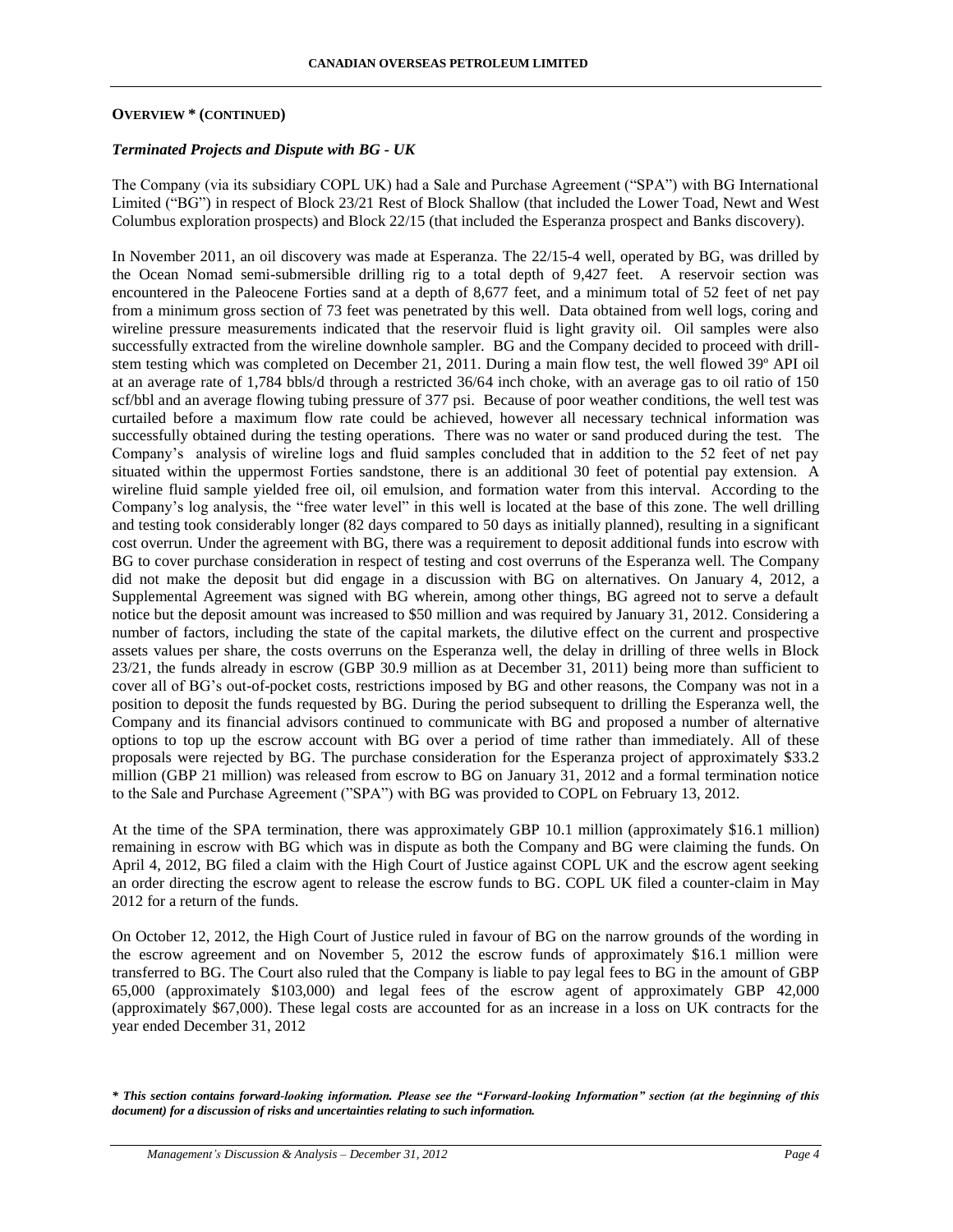## **OVERVIEW \* (CONTINUED)**

## *Terminated Projects and Dispute with BG – UK (continued)*

The October 12, 2012 court ruling does not concern address the underlying dispute between the parties and the Company is pursuing steps to obtain the funds back from BG. In the Company's opinion, BG has no basis to keep the funds as all costs incurred by BG in respect of the terminated SPA were already paid by the Company before the SPA contract was terminated. However, under International Financial Reporting Standards ("IFRS") accounting rules, as the Company lost control over the approximately \$16.1 million of cash held in escrow with BG, it therefore is required to derecognize this asset from its assets.

The Company believes that given all payments and obligations for drilling and testing the Esperanza well have been made by COPL, it retains all its rights in Block 22/15 and is currently assessing its legal status vis a vis the termination notice and required additional payment of US\$ 15.0 million (due on April 21, 2012) to complete the acquisition of the 50% interest in Block 22/15.

## *Terminated Farm-in with SSE - UK*

Due to the termination of the SPA agreement with BG, the exploration wells in Block 23/21 Rest of Block Shallow will not be drilled. Accordingly, a respective termination agreement of the earn-in agreement has been signed with SSE E&P UK Limited ("SSE') on June 19, 2012. GBP 5.2 million (approximately \$8.3 million) of funds in escrow with SSE was returned to the Company, net of GBP 40,000 (approximately \$65,000) of termination costs. These termination costs are accounted for as an increase in a loss on UK contracts for the year ended December 31, 2012.

## *Liberia prospect*

On May 18, 2011 the Company (via its Bermuda subsidiary, COPL B) signed a Sale and Purchase Agreement ("PSPA") with Peppercoast Petroleum plc ("Peppercoast") to acquire a 100% interest in Block LB-13 offshore Liberia.

On November 16, 2011, the Company signed an Asset Purchase Agreement with ExxonMobil Exploration and Production Liberia Limited ("ExxonMobil"), a wholly owned subsidiary of the ExxonMobil Corporation, to sell a 70% interest in the Production Sharing Contract ("PSC") governing Block LB-13 immediately following COPL B's acquisition of a 100% interest from Peppercoast.

In April 2012, the National Oil Company of Liberia ("NOCAL") accepted the proposed joint venture between ExxonMobil and COPL B as satisfying in principle the technical and financial competence requirements of the transfer provisions for the PSC governing Block LB-13 subject to agreeing on proposed amendments to the PSC. The negotiations between NOCAL, Exxon, Peppercoast and the Company continued during the rest of 2012.

On March 8, 2013 a Restated and Amended PSC for Block LB-13 offshore Liberia has been agreed and the President of Liberia signed the appropriate paperwork related to the PSC so that it can be sent to the Liberian Legislature for a ratification vote. The terms of the PSC will take effect once ratification has occurred and the PSC is enacted into law. Completion of the transactions contemplated is expected to occur shortly after ratification and remain subject to a number of conditions.

*<sup>\*</sup> This section contains forward-looking information. Please see the "Forward-looking Information" section (at the beginning of this document) for a discussion of risks and uncertainties relating to such information.*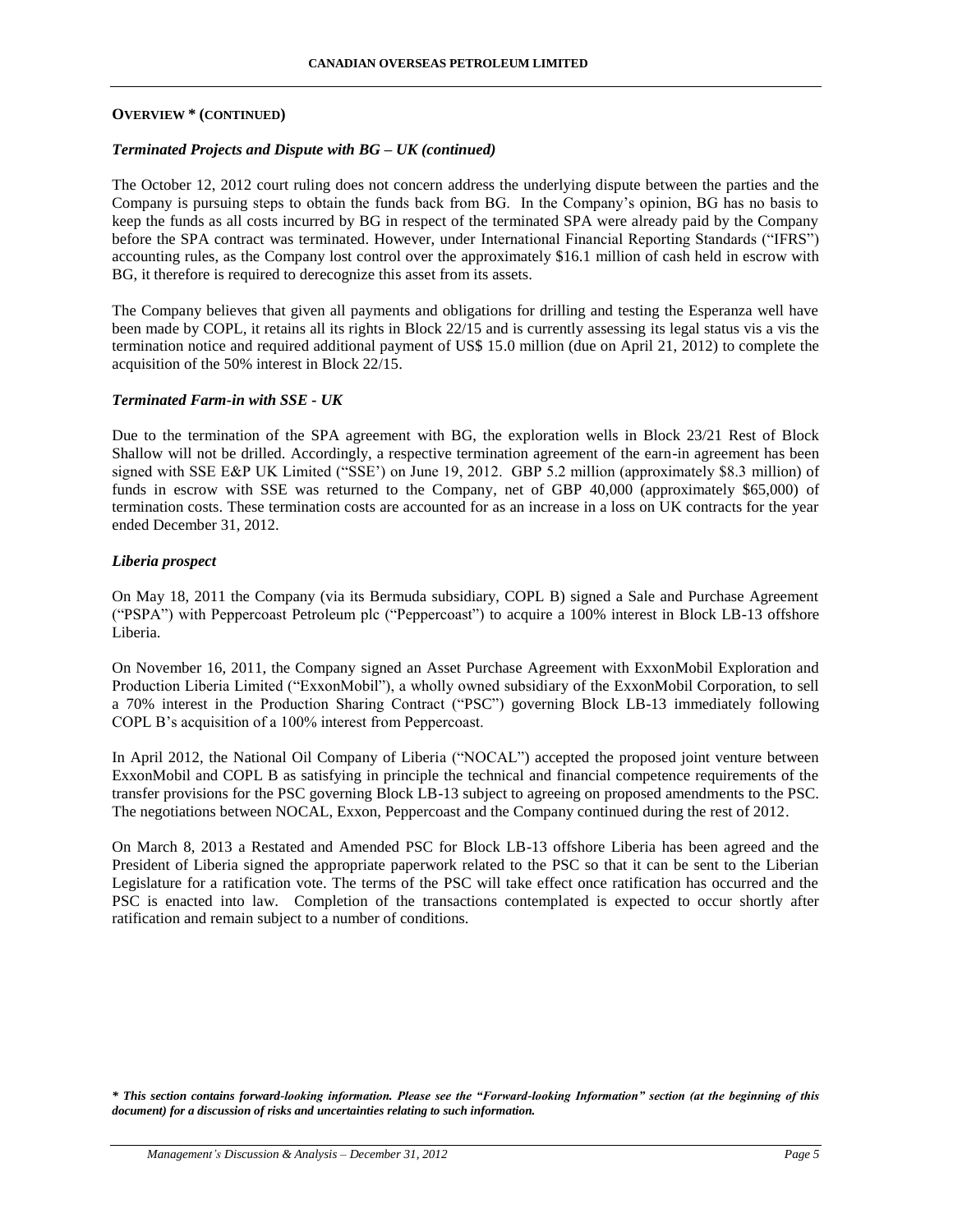#### **OVERVIEW \* (CONTINUED)**

#### *Liberia prospect (continued)*

Certain terms of the previously signed purchase agreements between COPL, COPL B and Peppercoast, and between COPL B and ExxonMobil have been amended. COPL B and ExxonMobil have amended the Asset Purchase Agreement such that COPL B will now have a 20% working interest in Block LB-13 and ExxonMobil as operator will have an 80% working interest. ExxonMobil will continue to pay COPL B's working interest portion of drilling expenses for the first \$120 million of gross drilling costs committed under the PSC, and COPL B's share of joint venture costs up. In addition, the payment terms as between COPL B and Peppercoast have also changed from the initial PSPA agreement. The new arrangements call for the completion of the acquisition of the original PSC by COPL B to be funded by NOCAL such that NOCAL shall pay the obligations of COPL B to Peppercoast. Following that transfer, ExxonMobil will pay to NOCAL (1) all funds owed to COPL B under the Asset Purchase Agreement, and (2) on behalf of COPL B and ExxonMobil, all amounts owed by COPL B and ExxonMobil to the Government of Liberia on account of the issuance of the PSC. Upon that payment, the PSC shall be owned 20% by COPL B and 80% by ExxonMobil.

As a result of these changes, COPL will no longer issue any shares to Peppercoast to complete the transaction. Further, other than legal costs, usual closing costs and on-going fees under the PSC, COPL and COPL B will have no net cash outlay or cost in connection with the closings other than forgiveness of accounts receivable related to the \$15 million 3D seismic license fee owing by Peppercoast to COPL and other inter-company amounts, as well as \$7 million of fees payable to the Government of Liberia.

#### *New Zealand prospect*

On November 8, 2012, a new subsidiary "COPL New Zealand Limited" was incorporated as the Company was awarded a 50% interest in an onshore exploration licence by the New Zealand government. The licence relates to a Petroleum Exploration Permit for an area of 964.6 square kilometres in the East Coast Basin of New Zealand.

The East Coast Basin onshore New Zealand contains a number of large oil and gas accumulation targets focusing on unconventional resource plays within the Paleocene to Cretaceous aged Whangai and Waipawa shales. These formations exhibit characteristics similar to the productive Bakken Formation in Saskatchewan and North Dakota. Offsetting permit holders in the basin include Tag Oil and New Zealand Energy, both of which have had independent third party evaluators assign shale oil resource potential of 12.6 and 20.9 Billion Barrels Original Oil in Place respectively. The Whangai Formation is the primary unconventional target over PEP 53806, and is naturally fractured and widespread throughout the East Coast Basin.

The current operator of the New Zealand project holds the remaining 50% interest in the license. Based on the information provided by the operator and internal analysis performed by the Company's technical team, the Company estimates a potential gross resource of 4.6 Billion Barrels Original Oil in Place for Whangai Shale and 0.2 Billion Barrels Original Oil in Place for Waipawa Black Shale.

The minimum work programme to be carried under the license includes: interpretation of existing seismic data, geological studies, mapping and modeling during the first year and acquisition and interpretation of a new 2D seismic for minimum 50kms area during a second year. Depending on the results of the work performed, the license holders have an option to surrender the permit or commit to a third year programme, which would include drilling one exploration well. Accordingly, the Company's commitments related to the New Zealand prospect are estimated at approximately \$0.2 million for 2013 and \$1.5 million for 2014. In addition, the Company acts as a guarantor of its partner's commitments (the remaining 50%) in the New Zealand license.

*<sup>\*</sup> This section contains forward-looking information. Please see the "Forward-looking Information" section (at the beginning of this document) for a discussion of risks and uncertainties relating to such information.*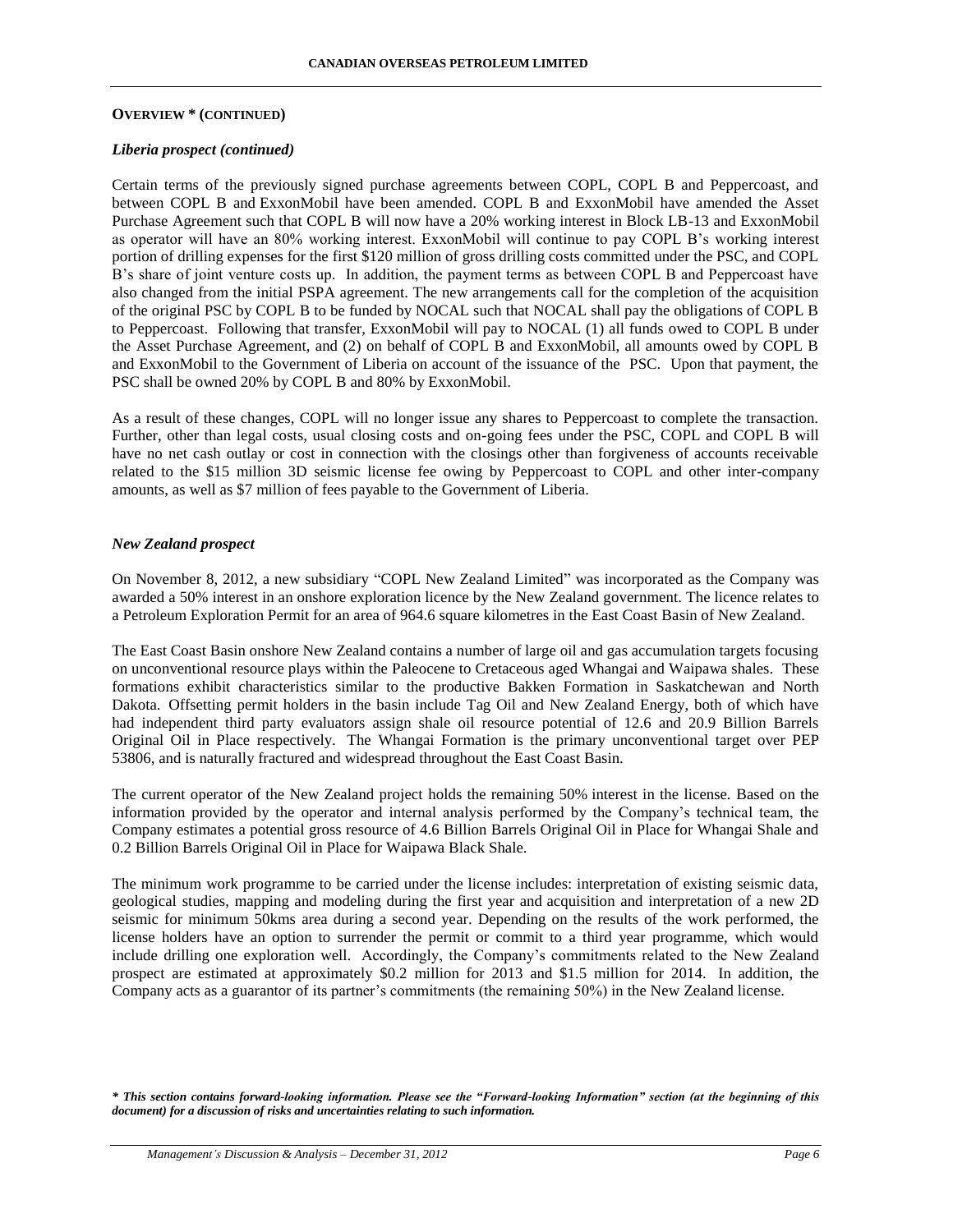## **FINANCIAL SUMMARY**

In 2012, the Company continued its offshore exploration in the UK North Sea, worked on finalization of transactions related to offshore interest in Liberia, acquired a 50% interest in a large exploration property in New Zealand and evaluated other oil exploration prospects.

During 2012, the Company wrote off exploration and evaluation assets of \$21.0 million related to the Fulla exploration project of Block 206/5a in the UK, North Sea as the assets were assessed as non-commercial and the operator has decided to relinquish the licence. Costs related to the Bluebell prospect of approximately \$8.5 million for the year ended December 31, 2012 (and approximately \$1.7 million for the year ended December 31, 2011), were recorded as exploration expenses as the well drilled in March 2012 was not successful. The loss on UK contracts amounted \$0.2 million for the year ended December 31, 2012 compared to \$37.9 million for the year ended December 31, 2011 and related to termination of agreements with BG and SSE in respect of Block 23/21 Rest of Block Shallow (that included Lower Toad, Newt and West Columbus exploration prospects) and Block 22/15 (that included Esperanza well and Banks discovery). In addition, \$16.1 million of funds held in escrow and in dispute with BG were derecognized in 2012 as these funds were transferred by the escrow agent to BG on November 5, 2012 further to a Court ruling. Pre-licence costs of \$2.2 million for the year ended December 31, 2012 compared to \$1.7 million for the year ended December 31, 2011 related to the Liberia project.

General and administrative costs amounted to \$8.8 million in 2012 (net of \$0.6 million of costs allocated to exploration projects) compared to \$8.4 million in 2011 costs (net of \$1.4 million of costs allocated to exploration projects. There was no stock-based compensation expense recorded in 2012 compared to \$4.8 million recognized for stock options granted in 2011. The Company recognized interest income of \$57,000 for the year ended December 31, 2012, compared to \$0.6 million for the year ended December 31, 2011. There was \$11,000 in interest expenses for 2012, compared to \$40,000 interest and financing charges recognized in 2011. Foreign exchange losses of \$72,000 were recorded in 2012, compared to foreign exchange gains of \$0.3 million in 2011. As a result, the Company's loss amounted to \$56.6 million in 2012, compared to losses of \$53.4 million in 2011.

As at December 31, 2012, the Company's cash and cash equivalents amounted to \$4.4 million. Cash used in investing activities amounted \$1.5 million for the year ended December 31, 2012, compared to \$32.9 million in 2011 (related mainly to the additions to explorations assets and the deposit for seismic data). Cash used in operating activities amounted to \$66.3 million for the year ended December 31, 2012, compared to \$16.8 million for 2011.

## **OUTLOOK \***

The Company's current strategy is to establish and grow its oil and gas business by farming into and/or acquiring interests in unappraised and/or undeveloped assets.

The Company's short-term operations will focus on:

- completing the transactions in respect of Block LB-13 offshore Liberia;
- working toward resolving the dispute with BG (over \$16.1 million of funds taken from escrow by BG and interest in the Esperanza discovery);
- carrying on with the work programme of New Zealand project; and
- evaluating opportunities in the UK North Sea, West Africa and elsewhere.

Currently, the Company does not have material cash inflows and/or adequate financing to develop profitable operations. The Company is pursuing exploration projects that, if successful, will require substantial additional financing before they are able to generate positive cash flows. Accordingly, the Company's continued successful operation is dependent on its ability to obtain additional financing. No assurance can be provided that the Company will raise the required levels of financing.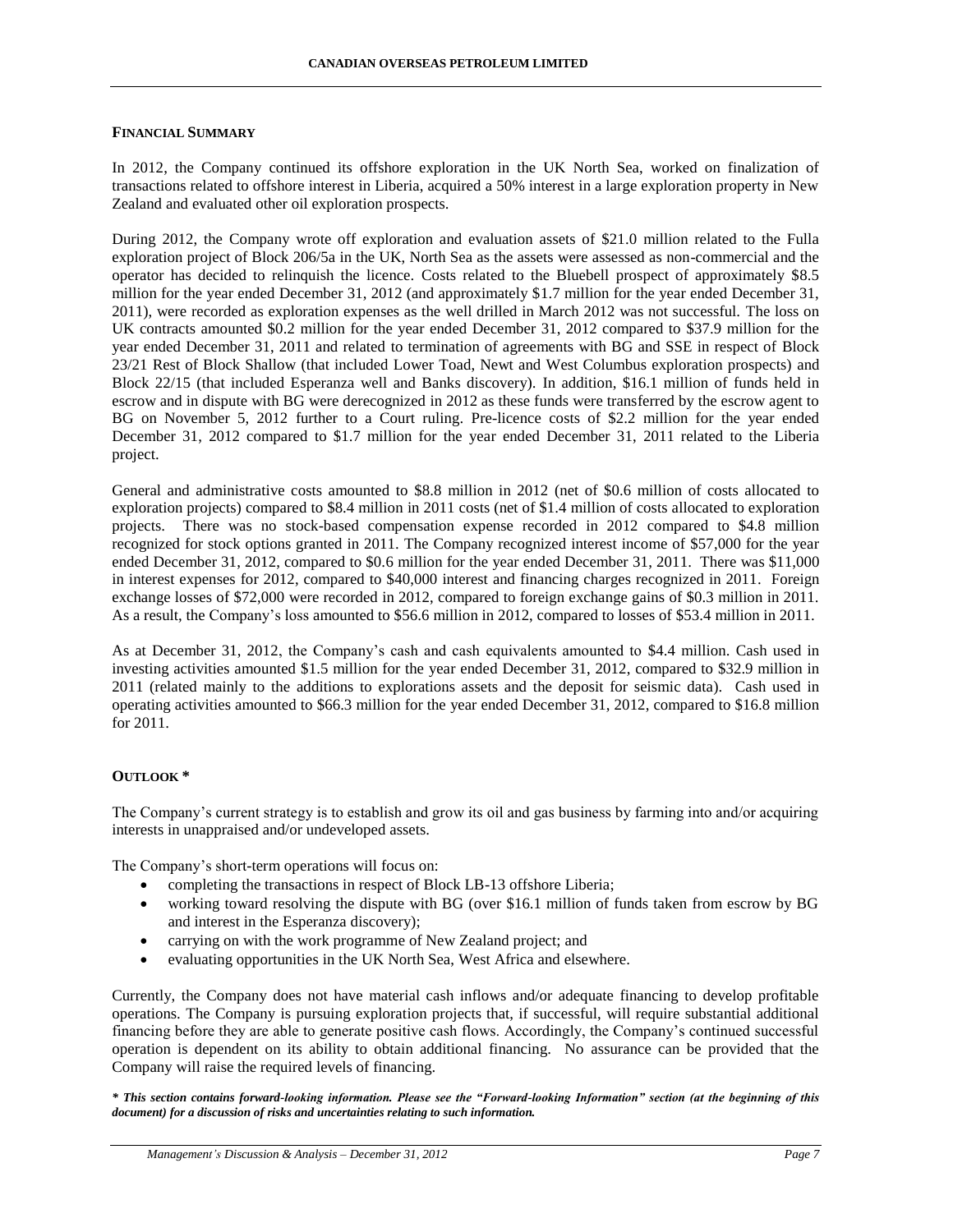## **SELECTED ANNUAL INFORMATION**

## **NET INCOME AND CASH FLOWS FROM OPERATING ACTIVITIES**

The following table summarizes the Company's financial results for the years ended December 31, 2012, 2011 and 2010:

| $(\$ 000's)$ except per share     |              | 2012   | 2011         |    | 2010        |
|-----------------------------------|--------------|--------|--------------|----|-------------|
| Services to third parties         | \$           | 129    | \$<br>189    | \$ | 6           |
| Administrative expenses           |              | 8,825  | 8,413        |    | 5,590       |
| Stock-based compensation          |              |        | 4,796        |    | 3,243       |
| Loss on UK contracts              |              | 182    | 37,926       |    |             |
| <b>Exploration</b> expenses       |              | 8,455  | 1,657        |    |             |
| Pre-license costs                 |              | 2,170  | 1,694        |    |             |
| Interest income                   |              | 57     | 593          |    | 17          |
| Foreign exchange gain (loss)      |              | (72)   | 346          |    | (39)        |
| Loss                              |              | 56,638 | 53,428       |    | 9,321       |
| Per share loss                    | \$           | 0.20   | \$<br>0.21   | S. | 0.32        |
| Cash used in operating activities | \$<br>66,251 |        | \$<br>16,764 | S  | 6,221       |
| Outstanding common shares at      |              |        |              |    |             |
| December 31                       | 284,016,939  |        | 284,016,939  |    | 101,965,939 |
| Weighted average - basic          | 284,016,939  |        | 257,332,284  |    | 29,290,398  |

# **COMPARATIVE FINANCIAL POSITION ITEMS**

The following table summarizes the Company's financial position as at December 31, 2012, December 31, 2011 and January 1, 2011:

| $(S 000's)$ except per share       | December 31,<br>2012 | December 31,<br>2011 | January 1,<br>2011 |
|------------------------------------|----------------------|----------------------|--------------------|
| Cash and cash equivalents          | 4,374<br>\$          | 71,924<br>\$.        | 37,403             |
| Current assets                     | 4,823                | 72,533               | 37,508             |
| Exploration and evaluation assets  |                      | 20,594               |                    |
| Deposit for seismic data           | 14,924               | 15,255               |                    |
| Provision for loss on UK contracts |                      | 32,641               |                    |
| Current liabilities                | 3,194                | 35,048               | 989                |
| Share capital                      | 100,768              | 100,768              | 41,833             |
| Shareholders' equity (deficiency)  | 16,820               | 73,604<br>S.         | 36,621             |

The Company has recognized a provision for loss on UK contracts of \$0.2 million as at December 31, 2012 and \$37.9 million as at December 31, 2011 in respect of agreements with BG and SSE which were terminated in February 2012 (discussed further in the "Loss on UK Contracts" section).

The decrease in cash of \$67.6 million during 2012 relates mainly to the decrease in the provision for the loss on UK contracts of approximately \$32.6 million (discussed further in the "Loss on UK Contracts" section), derecognition of cash held in escrow of approximately \$16.1 million, exploration expenses related to the Bluebell well of approximately \$8.5 million, as well as administrative expenses and pre-licence costs.

Exploration and evaluation assets of \$20.6 million as at December 31, 2011 related to the Fulla project in the UK and were written off in 2012 as the project was assessed as non-commercial.

The deposit for seismic data relates to Liberian Block LB-13.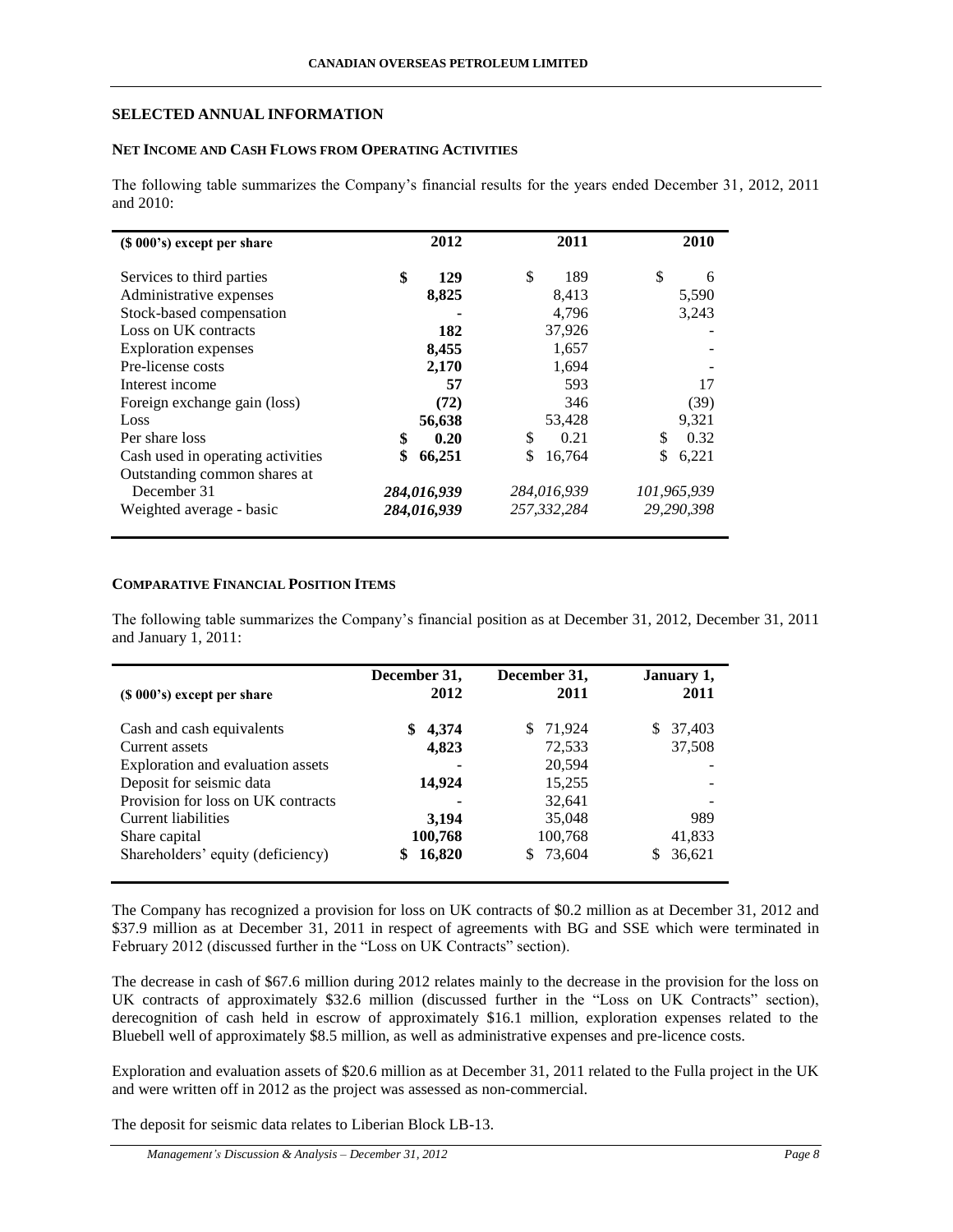## **ADDITIONAL DISCLOSURE FOR VENTURE ISSUERS WITHOUT SIGNIFICANT REVENUE**

The Company is a TSX Venture issuer that has not had significant revenue from operations in either of its last two financial years. In accordance with National Instrument 51-102, additional disclosure on material costs is presented below.

| (S 000's)                          | 2012    | 2011     |
|------------------------------------|---------|----------|
| Administrative:                    |         |          |
| Payroll, external directors' fees  |         |          |
| and related costs                  | \$3,442 | \$3,319  |
| Consulting services                | 962     | 1,111    |
| Professional services              | 3,030   | 2,783    |
| Travel expenses                    | 563     | 1,160    |
| Office expenses                    | 945     | 992      |
| Stock exchange and transfer        |         |          |
| agent fees                         | 53      | 101      |
| Other general and administrative   | 473     | 385      |
| Costs allocated to exploration     |         |          |
| projects                           | (643)   | (1, 438) |
| Total administrative               | \$8,825 | \$8,413  |
| Capitalized exploration and        |         |          |
| evaluation costs – UK North Sea    | \$      | \$20,594 |
| Provision for loss on UK contracts | \$      | \$32,641 |

## **LOSS ON UK CONTRACTS \***

The Company had a Sale and Purchase Agreement ("SPA") with BG International Limited ("BG") in respect of Block 23/21 Rest of Block Shallow ("RoB') (Newt, Lower Toad, West Columbus and Upper Toad prospects) and Block 22/15 (the Esperanza prospect and Banks discovery). The agreement provided for funds to be kept in an escrow account with BG to cover the purchase consideration, which was dependent on the cost of drilling exploration wells. From October through December 2011 the first well was drilled and tested in the Esperanza prospect and although successful, encountered significant cost overruns. As per the SPA, the Company was required to immediately deposit additional funds into the escrow account. The Company did not make the deposit but did engage in a discussion with BG on alternatives. On January 4, 2012, a Supplemental Agreement was signed with BG wherein, among other things, BG agreed not to serve a default notice but the deposit amount was increased to \$50 million and was required by January 31, 2012. Considering a number of factors, including the state of the capital markets, the dilutive effect on the current and prospective assets' values per share, the costs overruns on the Esperanza well, the delay in drilling of three wells in Block 23/21, the funds already in escrow (approximately \$49.0 or GBP 30.9 million as at December 31, 2011) being more than sufficient to cover all of BG's out-of-pocket costs, restrictions imposed by BG and other reasons, the Company was not in a position to deposit the funds requested by BG. During the period subsequent to drilling the Esperanza well, the Company and its financial advisors continued to communicate with BG and proposed a number of alternative options to top up the escrow account with BG over a period of time rather than immediately. All of these proposals were rejected by BG. The purchase consideration for the Esperanza project of approximately \$33.2 million (GBP 21 million) was released from escrow to BG on January 31, 2012 and a formal SPA termination notice was provided to COPL on February 13, 2012.

In addition, the Company had an Earn-in Agreement with SSE E&P UK Limited ("SSE") pursuant to which COPL would pay 100% of SSE's 16.67% share of the total drilling costs in the Lower Toad, Newt and West Columbus exploration prospects to earn an 8.33% working interest in such prospects. Due to termination of the SPA agreement with BG, the anticipated exploration wells in Block 23/21 RoB are not going to be drilled. Accordingly, a respective termination agreement of the Earn-in Agreement was signed on June 19, 2012 and \$8.3 million (GBP 5.2 million) of funds held in escrow with SSE was returned to the Company.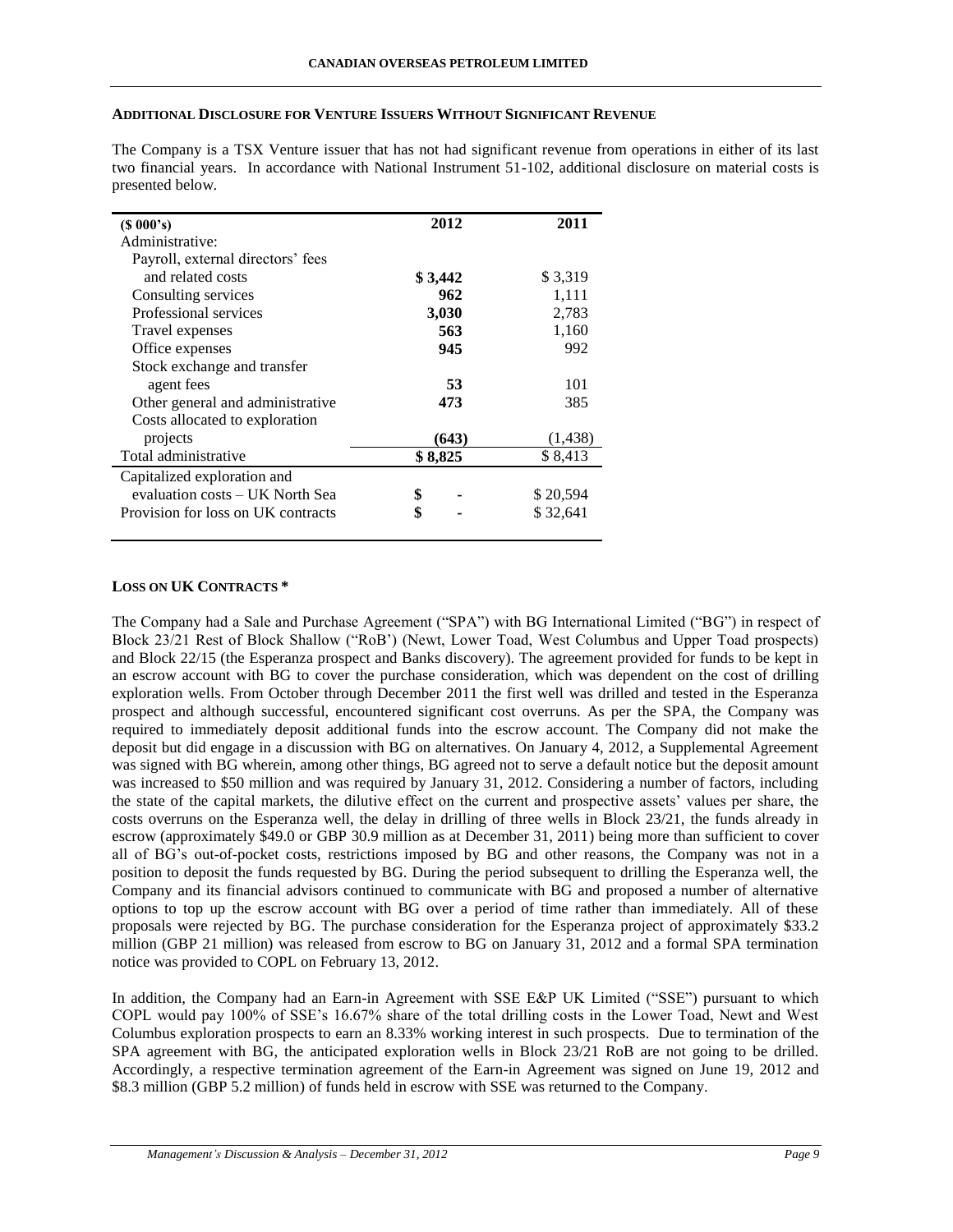## **LOSS ON UK CONTRACTS \* (CONTINUED)**

While reviewing its legal alternatives, the Company has incurred a loss on UK contracts of \$0.2 million for the year ended December 31, 2012 (2011 - \$37.9 million), which includes costs related to agreements with BG and SSE.

At the time of the SPA termination, there was approximately \$16.1 million (GBP 10.1 million) remaining in escrow with BG which was in dispute as both the Company and BG were claiming the funds. On April 4, 2012, BG filed a claim with the High Court of Justice against COPL UK and the escrow agent seeking an order directing the escrow agent to release the escrow funds to BG. COPL UK filed a counter-claim in May 2012 for a return of these funds.

On October 12, 2012, the High Court of Justice ruled that the escrow agent should release the funds held in escrow to BG, but did not rule on the underlying dispute between the parties. The Company is pursuing steps to obtain the funds back from BG. On November 5, 2012 the escrow funds were transferred to BG. As a result the Company has derecognized the cash held in escrow as at September 30, 2012, as the recovery of this amount is uncertain and is subject to the outcome of ongoing litigation between the Company and BG on this and other matters.

The Court also ruled that the Company is liable to pay legal fees to BG in the amount of GBP 65,000 (approximately \$103,000) and legal fees of the escrow agent of approximately GBP 42,000 (approximately \$67,000). These legal costs are accounted for as an increase in a loss on UK contracts for the year ended December 31, 2012.

*\* This section contains forward-looking information. Please see the "Forward-looking Information" section (at the beginning of this document) for a discussion of risks and uncertainties relating to such information.*

## **E&E ASSETS WRITE OFF**

In 2012 the Company has wrote off exploration and evaluation assets of \$21.0 million related to the Fulla exploration project of Block 206/5a in the UK, North Sea. Although the Fulla exploration well drilled in 2011 encountered an oil column, further analysis revealed that a development of the existing discoveries is not commercially viable and that there is insufficient prospectivity to conduct further exploration/appraisal work. Accordingly, the operator confirmed its intent to relinquish the license as non-commercial.

#### **DERECOGNITION OF CASH HELD IN ESCROW**

Further to the Court ruling (discussed in the "Overview" and "Loss on UK Contracts" sections), the Company lost control over approximately \$16.1 million of funds held in escrow and in dispute with BG. Accordingly, the Company had to derecognize this asset.

## **EXPLORATION EXPENSES**

Exploration expenses of \$8.5 million for the year ended December 31, 2012 (\$1.7 million in 2011) relate to the UK prospect of Bluebell for which an exploration well was drilled in March 2012 and commercial reserves were not discovered.

## **PRE-LICENSE COSTS**

Pre-licence costs of \$2.2 million for the year ended December 31, 2012 (\$1.7 million in 2011) relate to the Liberia project for which anticipated transactions have not been completed as at December 31, 2012.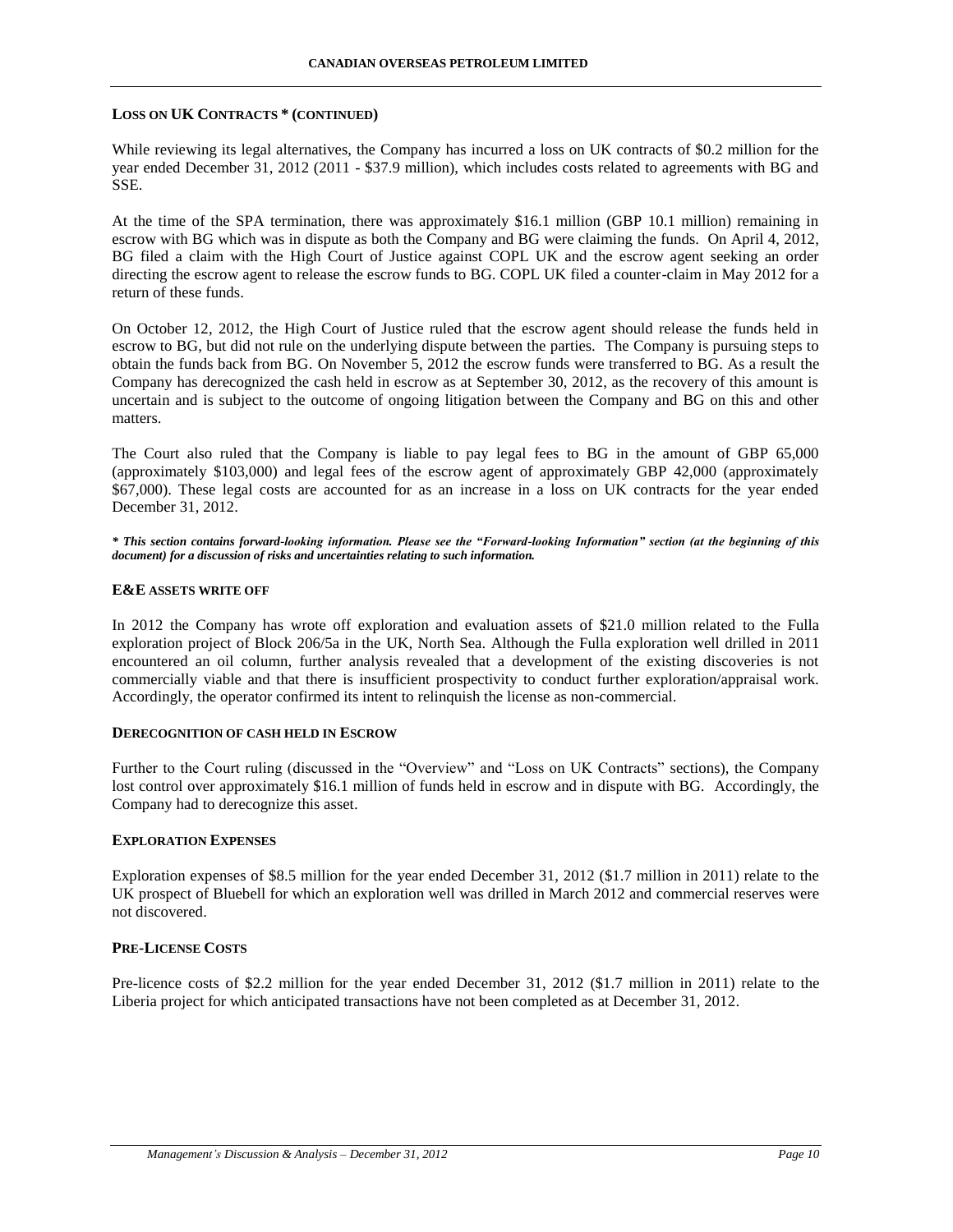#### **ADMINISTRATIVE EXPENSES**

Administrative expenses amounted to \$8.8 million for the year ended December 31, 2012, compared to \$8.4 million for 2011 and are presented net of costs allocated to exploration projects which amounted to \$0.6 million in 2012 and \$1.4 million in 2011. The actual decrease in total (i.e. before allocation) administrative expenses of approximately \$0.4 million relates mainly to decrease in travel costs in 2012 as compared to 2011.

## **INTEREST INCOME AND FINANCING CHARGES**

Interest income of \$57,000 for the year ended December 31, 2012 related to interest earned on cash held at banks and includes \$29,000 of interest on cash held in escrow with BG and included in cash transferred to BG (discussed in the "Loss on UK Contracts" section). The interest income for the comparable period ended December 31, 2011, was \$0.6 million (mainly on funds from subscription receipts sold further to December 2010 public offering and kept in escrow until the release conditions were met).

Interest and financing charges recognized in the consolidated statement of comprehensive loss of \$11,000 for the year ended December 31, 2012, compared to \$40,000 for 2011, related to financing fees charged by joint venture partners in the UK in the normal course of operations.

## **STOCK-BASED COMPENSATION EXPENSE\***

The Company has a stock option plan where the number of common shares reserved under the plan shall not exceed 10% of issued and outstanding common shares and the number reserved for any one individual may not exceed 5% of the issued and outstanding shares. Exercise prices for stock options granted are determined by the closing market price on the day before the date of grant.

There were no stock options granted in 2012. During 2011, the Company granted to its directors, officers, employees and consultants the following stock options, which vest immediately and expire in five years from date of grant:

- On February 23, 2011 12,415,000 stock options to acquire common shares at an exercise price of \$0.68. The related stock-based compensation expense of \$4.7 million has been recognized in the statement of comprehensive loss.
- On July 1, 2011 300,000 stock options to acquire common shares at an exercise price of \$0.46 per share. The related stock-based compensation expense of \$0.1 million has been recognized in the statement of comprehensive loss.

The fair value of each option granted was estimated on the date of grant using a Black-Scholes option pricing model (the assumptions used for the model are discussed in the notes accompanying the Company's audited consolidated financial statements as at and for the years ended December 31, 2012 and 2011). No stock-based compensation expense was recognized for the year ended December 31, 2012 (\$4.8 million in 2011).

Further to the provisions of the Company's stock option plan, 1,500,000 stock options granted to an employee expired in 2012 and 242,500 stock options granted to consultants expired in 2011, as they no longer provide services to the Company.

No stock options were exercised during the years ended December 31, 2012 and 2011.

*\* This section contains forward-looking information. Please see the "Forward-looking Information" section (at the beginning of this document) for a discussion of risks and uncertainties relating to such information.*

## **FOREIGN EXCHANGE LOSS AND GAIN**

A foreign exchange loss of \$72,000 was recognized for the year ended December 31, 2012 (compared to \$0.3 million foreign exchange gain in 2011), and related mainly to gains on translation of cash and cash equivalents kept in currencies other than Canadian dollars.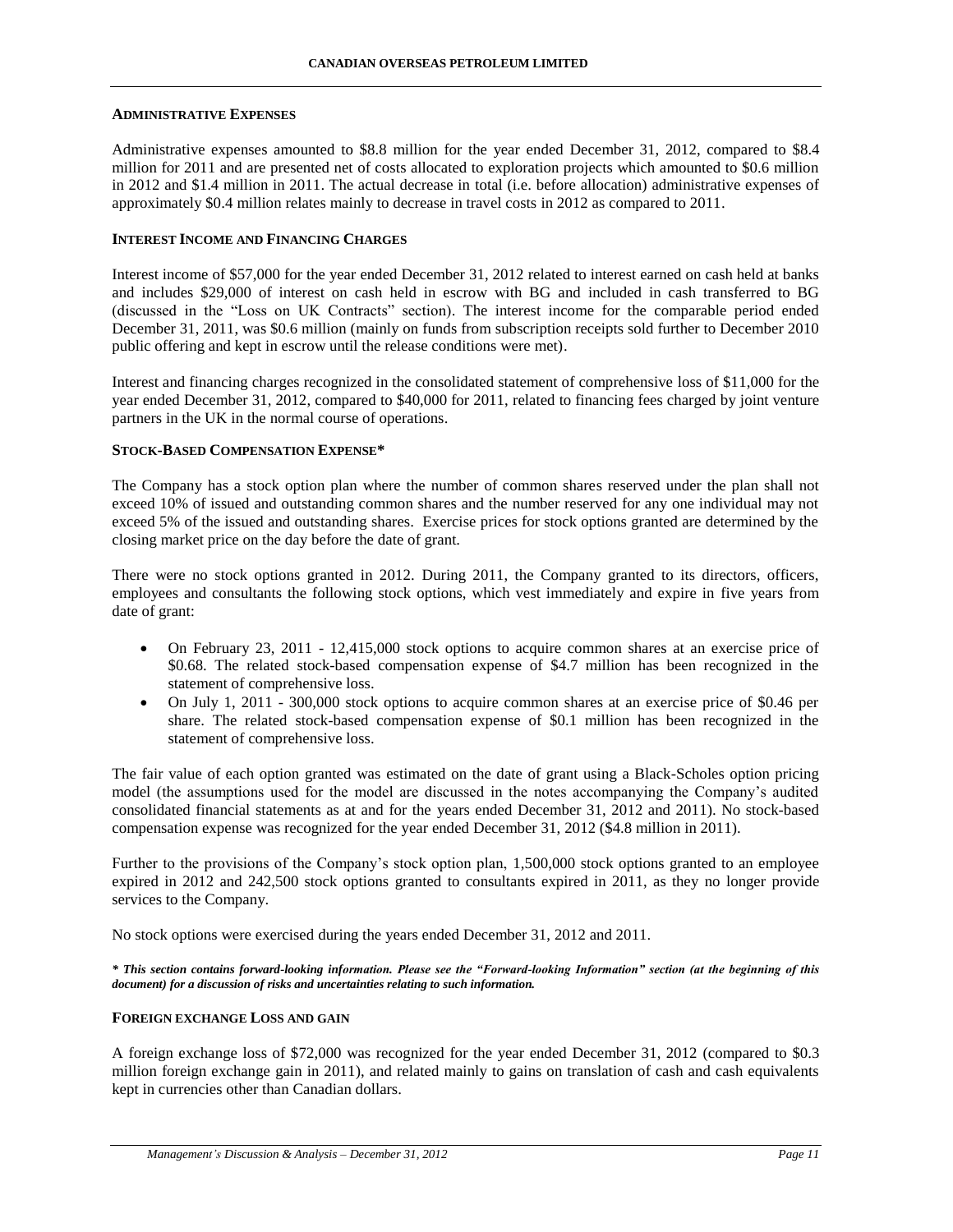## **TRANSACTIONS WITH RELATED PARTIES**

## *a) Transactions with Directors and Officers*

Transactions with the Company's directors and officers in the form of consulting services occurred in the normal course of business and have been recorded at exchange amounts based on commercial rates and terms agreed to in the related consulting contracts. The expense, receivables and payables related to consulting services provided by directors and officers during the year ended December 31 are as follows:

| $\mathbf{v}$ n \$ 000's       | 2012         | ∠UI -     |
|-------------------------------|--------------|-----------|
| $\triangle$ onsulting<br>tees | 10<br>ιD<br> | ι.<br>. . |

As at December 31, 2012, accounts due from related parties amounted to \$26,000 (December 31, 2011 - \$19,000), which represented travel advances, with \$nil payable to related parties (December 31, 2011 - \$nil) for outstanding travel expenses.

## *b) Remuneration of Directors and Other Key Management Personnel*

The key management personnel of the Company are comprised of executives of the Company and members of Canadian Overseas Petroleum Limited's Board of Directors. The remuneration of directors and key management personnel during the year ended December 31 is as follows:

| In $$000's$              | 2012        | 201   |
|--------------------------|-------------|-------|
| Short-term benefits      | 1.812<br>ιВ | .673  |
| Stock-based compensation | -           | 2,860 |
|                          | 1.812<br>ιВ | +.JJJ |

Short-term benefits include annual salaries, directors' fees and health and other taxable benefits.

Stock-based compensation relates to stock options granted during the year and represent the fair value of options granted using a Black-Scholes option pricing model as at the date of grant (discussed in Note 9 to the Company's consolidated financial statements as at and for the year ended December 31, 2012).

## **FINANCIAL INSTRUMENTS\***

The Company's financial instruments consist of cash, short-term deposits, cash held in escrow, credit card and other deposits, loans, accounts receivable, as well as accounts payable and accrued liabilities. It is management's opinion that the Company is not currently exposed to significant interest and/or credit risks arising from these financial instruments and that the fair value of these financial instruments approximates their carrying value.

Should the PSPA transaction with Peppercoast (discussed in the "Overview" section) fail to close, the long-term deposit for seismic data will become a receivable from Peppercoast and subject to credit risk at that time.

As the Company's current activities are carried out in the UK, Liberia and New Zealand significant amounts are transacted in or referenced to currencies other than the Canadian dollar, including the British Pound, U.S. dollar and NZ dollar. As a result, fluctuations in the exchange rates between the Canadian dollar, British Pound, U.S. dollar and NZ dollar can have a significant effect on the Company's financial position and its reported results. To mitigate a portion of its exposure and to the extent it is feasible, the Company keeps its funds in currencies applicable to its known short-tem commitments. No assurance can be given that such management of risk exposure will offset and/or eliminate the foreign exchange fluctuations.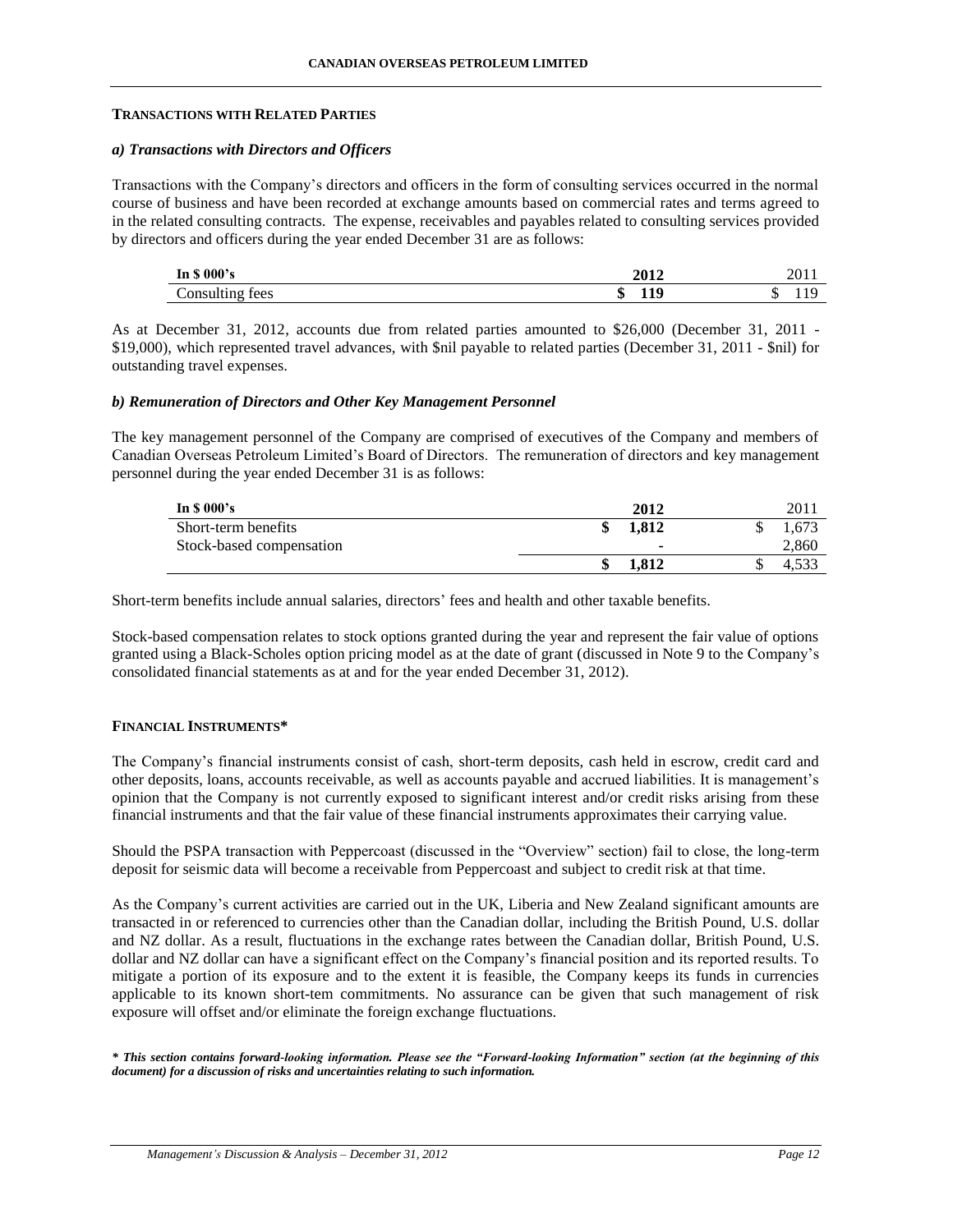## **SHARE CAPITAL**

The Company is authorized to issue an unlimited number of common and preferred shares.

As at December 31, 2012 and December 31, 2011, there were 284,016,939 common shares issued and outstanding.

As at December 31, 2012, the Company also had the following outstanding securities other than common shares:

- A total of 129,949,000 share purchase warrants issued and outstanding, each warrant carrying the right to acquire one common share; these warrants were issued in relation to the December 2010 public offering with an exercise price of \$0.65 and an expiry date of December 1, 2013;
- 20,565,000 stock options issued and outstanding to purchase common shares with an average exercise price of \$0.67 per share and a remaining contractual life of two to three years.

## **COMMITMENTS AND CONTRACTUAL OBLIGATIONS\***

As at December 31, 2012, the Company has the following commitments other than the obligations under UK contracts in dispute (as discussed in the "Loss on UK contracts" section):

|                                     | Total   | Less than | <b>One to Three</b> | <b>Four to</b>    | After Five   |
|-------------------------------------|---------|-----------|---------------------|-------------------|--------------|
| In $$000's$                         |         | One Year  | Years               | <b>Five Years</b> | <b>Years</b> |
| NZ exploration commitments $$1,700$ |         | \$200     | \$1.500             | $\sim$            |              |
| Office lease                        | 3.725   | 554       | 1.077               | 1.069             | 1.025        |
|                                     | \$5,425 | \$754     | \$2.577             | \$1.069           | \$1.025      |

NZ exploration commitments of \$1.7 million as at December 31, 2012 relate to a minimum work programme to be carried out under the 50% exploration license in New Zealand. In addition, the Company acts as a guarantor of its partner's commitments (the remaining 50%) in this New Zealand license.

The Company is committed under an operating lease agreement for the rental of office space in Calgary and Aberdeen, UK. The approximate lease payments total \$3.7 million and are payable over the next seven years.

## *Liberia transactions*

On May 18, 2011 the Company (via its Bermuda subsidiary, COPL B) signed a Sale and Purchase Agreement ("PSPA") with Peppercoast to acquire a 100% interest in Block LB-13 offshore Liberia

On November 16, 2011, the Company signed an Asset Purchase Agreement with ExxonMobil Exploration and Production Liberia Limited ("ExxonMobil"), a wholly owned subsidiary of the ExxonMobil Corporation, to sell a 70% interest in the Production Sharing Contract ("PSC") governing Block LB-13 immediately following COPL B's acquisition of a 100% interest from Peppercoast.

In April 2012, the National Oil Company of Liberia ("NOCAL') accepted the proposed joint venture between ExxonMobil and COPL B as satisfying in principle the technical and financial competence requirements of the transfer provisions for the PSC governing Block LB-13 subject to agreeing on proposed amendments to the PSC. The negotiations between NOCAL, Exxon, Peppercoast and the Company continued during the rest of 2012.

*<sup>\*</sup> This section contains forward-looking information. Please see the "Forward-looking Information" section (at the beginning of this document) for a discussion of risks and uncertainties relating to such information.*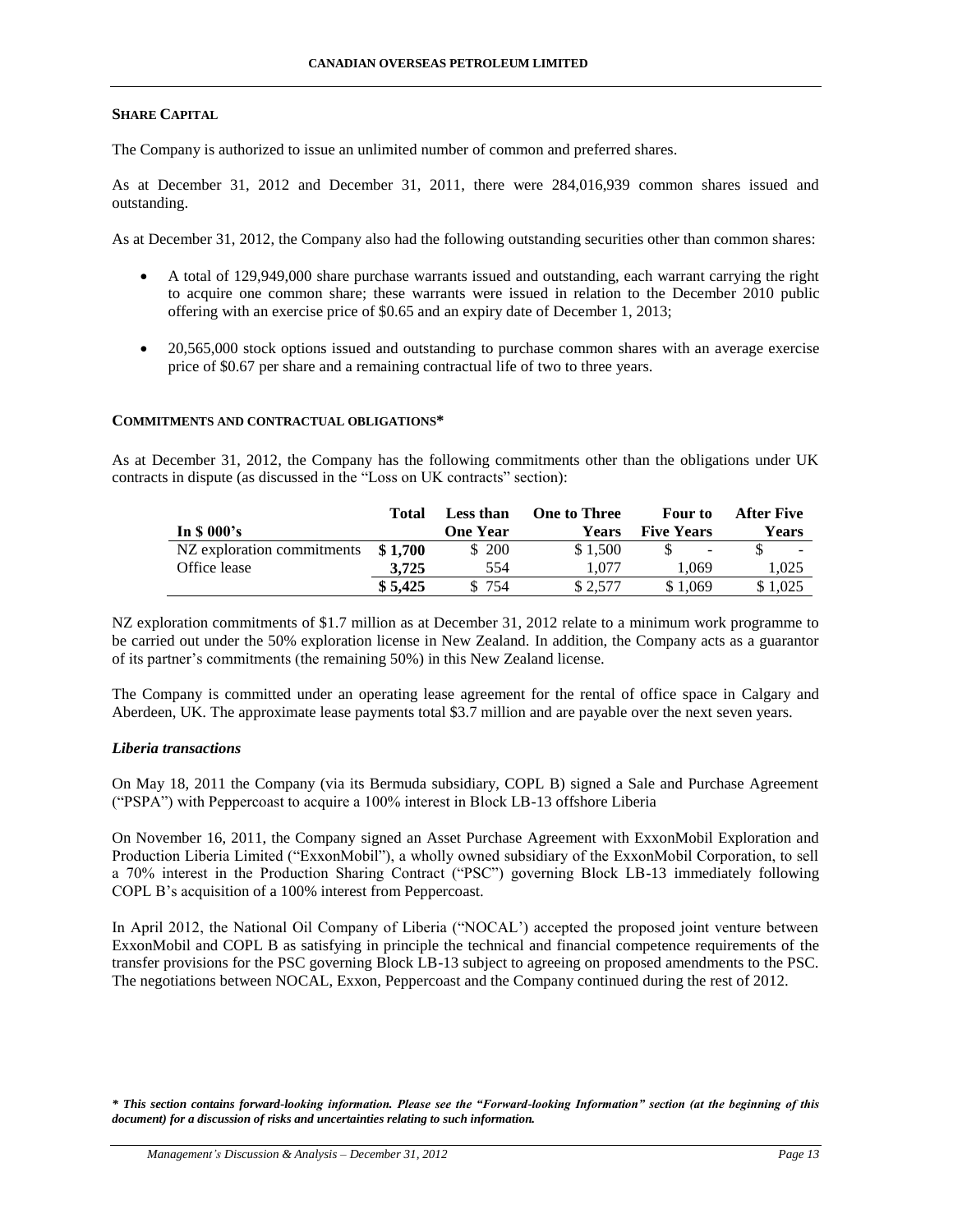#### **COMMITMENTS AND CONTRACTUAL OBLIGATIONS\* (CONTINUED)**

### *Liberia transactions (continued)*

On March 8, 2013, a Restated and Amended PSC for Block LB-13 offshore Liberia was agreed and the President of Liberia has approved and signed the appropriate paperwork related to the PSC so that it can be sent to the Liberian Legislature for a ratification vote. The terms of the PSC will take effect once ratification has occurred and the PSC is enacted into law. Completion of the transactions contemplated is expected to occur shortly after ratification and remain subject to a number of conditions, including ratification.

Certain terms of the previously signed purchase agreements between COPL, COPL B and Peppercoast, and between COPL B and ExxonMobil have been amended. COPL B and ExxonMobil have amended the Asset Purchase Agreement such that COPL B will now have a 20% working interest in Block LB-13 and ExxonMobil as operator will have an 80% working interest. ExxonMobil will continue to pay COPL B's working interest portion of drilling expenses for the first \$120 million of gross drilling costs committed under the PSC, and COPL B's share of joint venture costs. In addition, the payment terms as between COPL B and Peppercoast have also changed from the initial PSPA agreement. The new arrangements call for the completion of the acquisition of the original PSC by COPL B to be funded by NOCAL such that NOCAL shall pay the obligations of COPL B to Peppercoast. Following that transfer, ExxonMobil will pay to NOCAL (1) all funds owed to COPL B under the Asset Purchase Agreement, and (2) on behalf of COPL B and ExxonMobil, all amounts owed by COPL B and ExxonMobil to the Government of Liberia on account of the issuance of the PSC. Upon that payment, the PSC shall be owned 20% by COPL B and 80% by ExxonMobil.

As a result of these changes, COPL will no longer issue any shares to Peppercoast to complete the transaction. Further, other than legal costs, usual closing costs and on-going fees under the PSC, COPL and COPL B will have no net cash outlay or cost in connection with the closings other than forgiveness of accounts receivable related to the \$15 million 3D seismic license fee owing by Peppercoast to COPL and other inter-company amounts, as well as \$7 million of fees payable to the Government of Liberia.

Currently, the Company does not have material cash inflows and/or adequate financing to develop profitable operations. The Company is pursuing exploration projects and contracts that, if successful, will require substantial additional financing before they are able to generate positive cash flows. Accordingly, the Company's continued successful operations are dependent on its ability to obtain additional financing. No assurance can be provided that the Company will raise the required levels of financing.

*\* This section contains forward-looking information. Please see the "Forward-looking Information" section (at the beginning of this document) for a discussion of risks and uncertainties relating to such information.*

## **LIQUIDITY AND CAPITAL RESOURCES \***

As of December 31, 2012, the Company had working capital of approximately \$1.6 million, shareholders' equity of \$16.8 million and cash of \$4.4 million.

For the year ended December 31, 2012, the Company's cash used in operating activities amounted to \$66.3 million, and related to administrative costs, exploration expenses, costs related to termination of contracts in the UK and pre-license costs related to the Liberia project.

Currently, the Company does not have material cash inflows and/or adequate financing to develop profitable operations. The Company is pursuing exploration projects that, if successful, will require substantial additional financing before they are able to generate positive cash flows. Accordingly, the Company's continued successful operations are dependent on its ability to obtain additional financing. No assurance can be provided that the Company will raise the required levels of financing.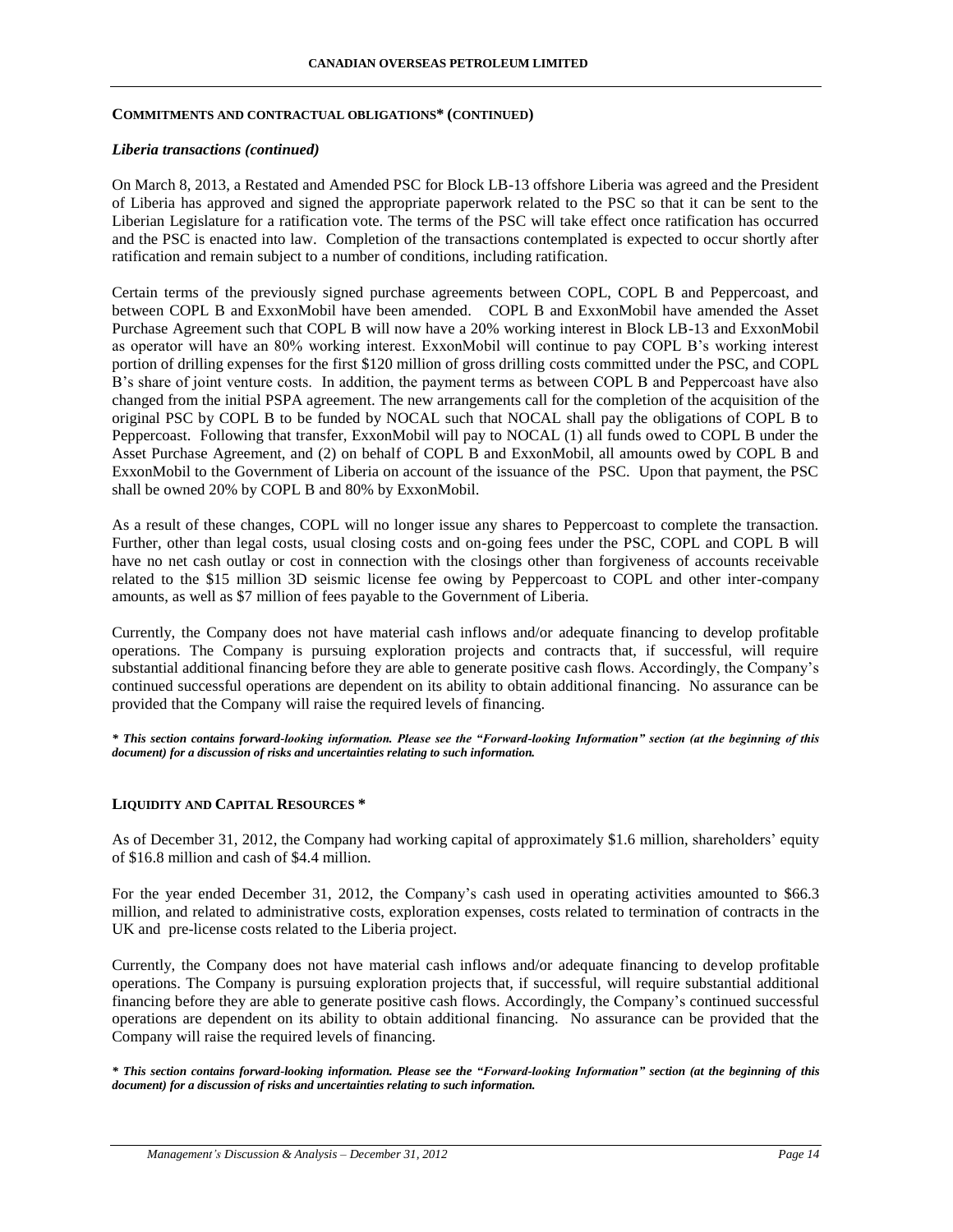## **SELECTED QUARTERLY INFORMATION**

Eight Most Recent Quarters:

| $(S\ 000's)$                        | <b>December 31, 2012</b> | <b>September 30, 2012</b> | June 30, 2012 | <b>March 31, 2012</b> |
|-------------------------------------|--------------------------|---------------------------|---------------|-----------------------|
| Revenue                             |                          |                           |               | 66                    |
| Loss                                | 3,562                    | (39, 737)                 | 3,131         | (10.208)              |
| Loss per share - basic $\&$ diluted | (0.20)                   | (0.14)                    | (0.01)        | (0.04)                |

| (S 000's)                           | December 31, 2011 | September 30, 2011 | June 30, 2011 | <b>March 31, 2011</b> |
|-------------------------------------|-------------------|--------------------|---------------|-----------------------|
| Revenue                             | 159               | ر بے ر             | 118           | 380                   |
| Loss                                | (42.097)          | (2.208)            | (2.224)       | (6,899)               |
| Loss per share - basic $\&$ diluted | (0.15)            | (0.01)             | (0.01)        | (0.04)                |

The 2012 quarterly losses mainly represent the Company's administrative costs, exploration expenses and prelicense costs. In addition, in the first quarter of 2012 the \$8.2 million of the Bluebell exploration expenses were written off. In the third quarter of 2012, \$16.1 million of funds held in escrow and in dispute with BG were derecognized and exploration and evaluation assets of \$20.9 million relating to the Fulla exploration project of Block 206/5a in the UK, North Sea were written off.

The 2011 quarterly losses mainly represent the Company's administrative and pre-license costs. In addition, the fourth quarter of 2011 includes loss on UK contracts of \$37.9 million and exploration costs of \$1.7 million. The first quarter of 2011 includes also a stock- based compensation expense of \$4.8 million.

## **FUTURE ACCOUNTING CHANGES**

As of January 1, 2015 , the Company will be required to adopt IFRS 9 "Financial Instruments", which is the result of the first phase of the International Accounting Standards Board ("IASB") project to replace IAS 39 "Financial Instruments: Recognition and Measurement". The new standard replaces the current multiple classification and measurement models for financial assets and liabilities with a single model that has only two classification categories: amortized cost and fair value. Portions of the standard remain in development and the full impact of the standard on COPL's consolidated financial statements will not be known until the project is complete.

In May 2011, the IASB released the following new standards: IFRS 10, "Consolidated Financial Statements", IFRS 11, "Joint Arrangements", IFRS 12, "Disclosures of interests in other entities" and IFRS 13, "Fair Value Measurement". Each of these standards is to be adopted for fiscal years beginning January 1, 2013 with earlier adoption permitted. The Company does not expect the adoption of these standards and amendments to have a material impact on the Company's consolidated financial statements.

#### **CRITICAL ACCOUNTING ESTIMATES**

Management is required to make judgements, assumptions and estimates in applying the Company's accounting policies and practices, which may have a significant impact on the financial results reported by the Company. The amounts recorded in respect of stock options and share purchase warrants granted are based on the Company's estimation of their fair value, calculated using assumptions regarding the life of the option/warrant, interest rates and volatility. By their nature, these estimates and assumptions are subject to uncertainty, and the actual fair value of option/warrant may differ at any time.